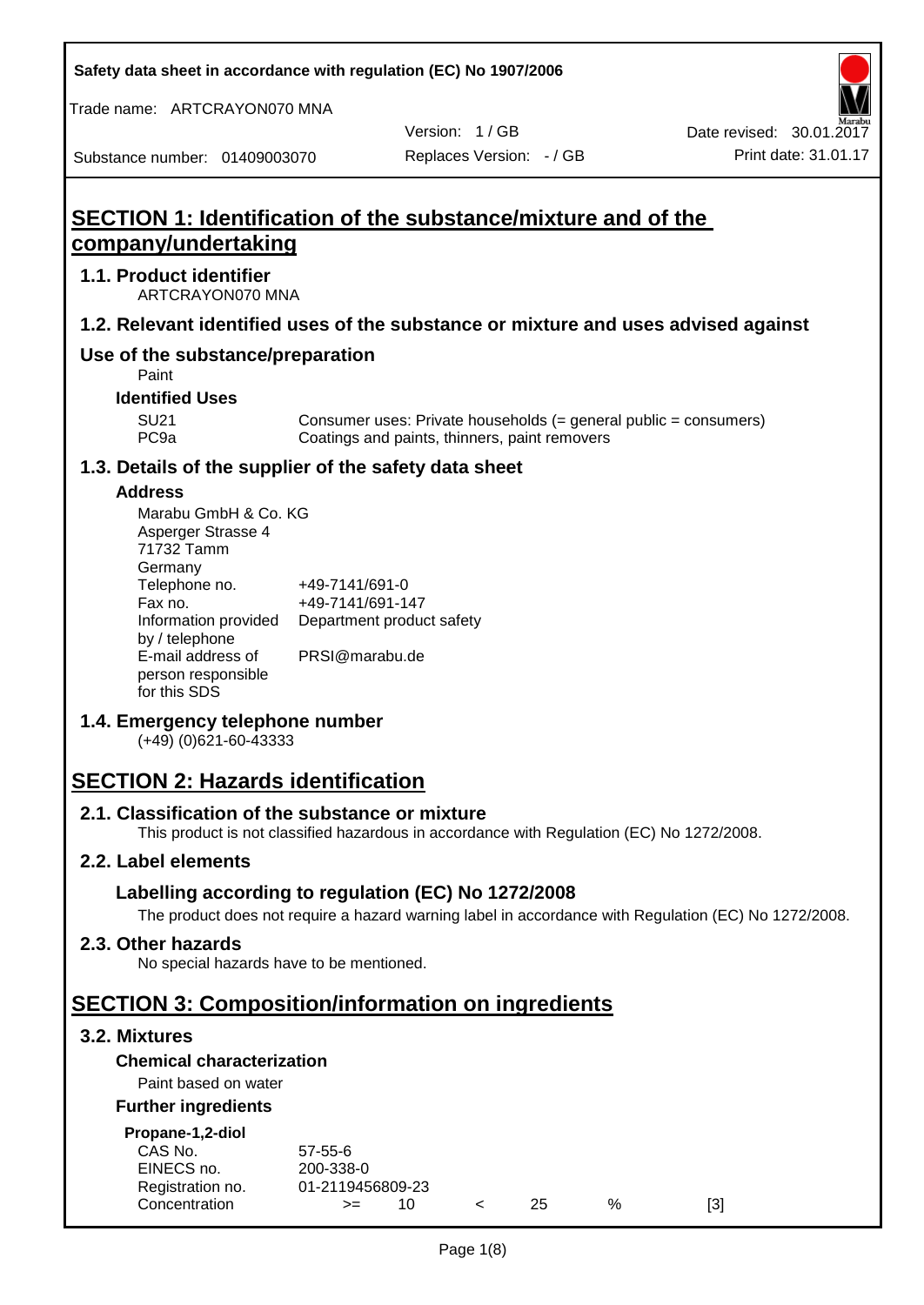#### **Safety data sheet in accordance with regulation (EC) No 1907/2006**

Trade name: ARTCRAYON070 MNA

Substance number: 01409003070 Version: 1 / GB Replaces Version: - / GB Print date: 31.01.17 Date revised: 30.01.2

# **Glycerol**

| CAS No.       | $56 - 81 - 5$ |  |   |     |
|---------------|---------------|--|---|-----|
| EINECS no.    | 200-289-5     |  |   |     |
| Concentration | $>=$          |  | % | [3] |

[3] Substance with occupational exposure limits

# **SECTION 4: First aid measures**

#### **4.1. Description of first aid measures**

#### **After skin contact**

Wash with plenty of water and soap. Do NOT use solvents or thinners.

#### **After eye contact**

Separate eyelids, wash the eyes thoroughly with water (15 min.). In case of irritation consult an oculist.

#### **After ingestion**

Rinse mouth thoroughly with water. If larger amounts are swallowed or in the event of symptoms take medical treatment.

#### **4.2. Most important symptoms and effects, both acute and delayed** Until now no symptoms known so far.

#### **4.3. Indication of any immediate medical attention and special treatment needed Hints for the physician / treatment**

Treat symptomatically

# **SECTION 5: Firefighting measures**

#### **5.1. Extinguishing media**

#### **Suitable extinguishing media**

Carbon dioxide, Foam, Sand, Water

#### **5.2. Special hazards arising from the substance or mixture**

In the event of fire the following can be released: Carbon monoxide (CO); dense black smoke; Carbon dioxide (CO2); Sulphur dioxide (SO2)

#### **5.3. Advice for firefighters**

#### **Other information**

Collect contaminated fire-fighting water separately, must not be discharged into the drains.

### **SECTION 6: Accidental release measures**

**6.1. Personal precautions, protective equipment and emergency procedures** No particular measures required.

#### **6.2. Environmental precautions**

No particular measures required.

#### **6.3. Methods and material for containment and cleaning up**

Clean preferably with a detergent - avoid use of solvents.

#### **6.4. Reference to other sections**

Information regarding Safe handling, see Section 7. Information regarding personal protective measures, see Section 8. Information regarding waste disposal, see Section 13.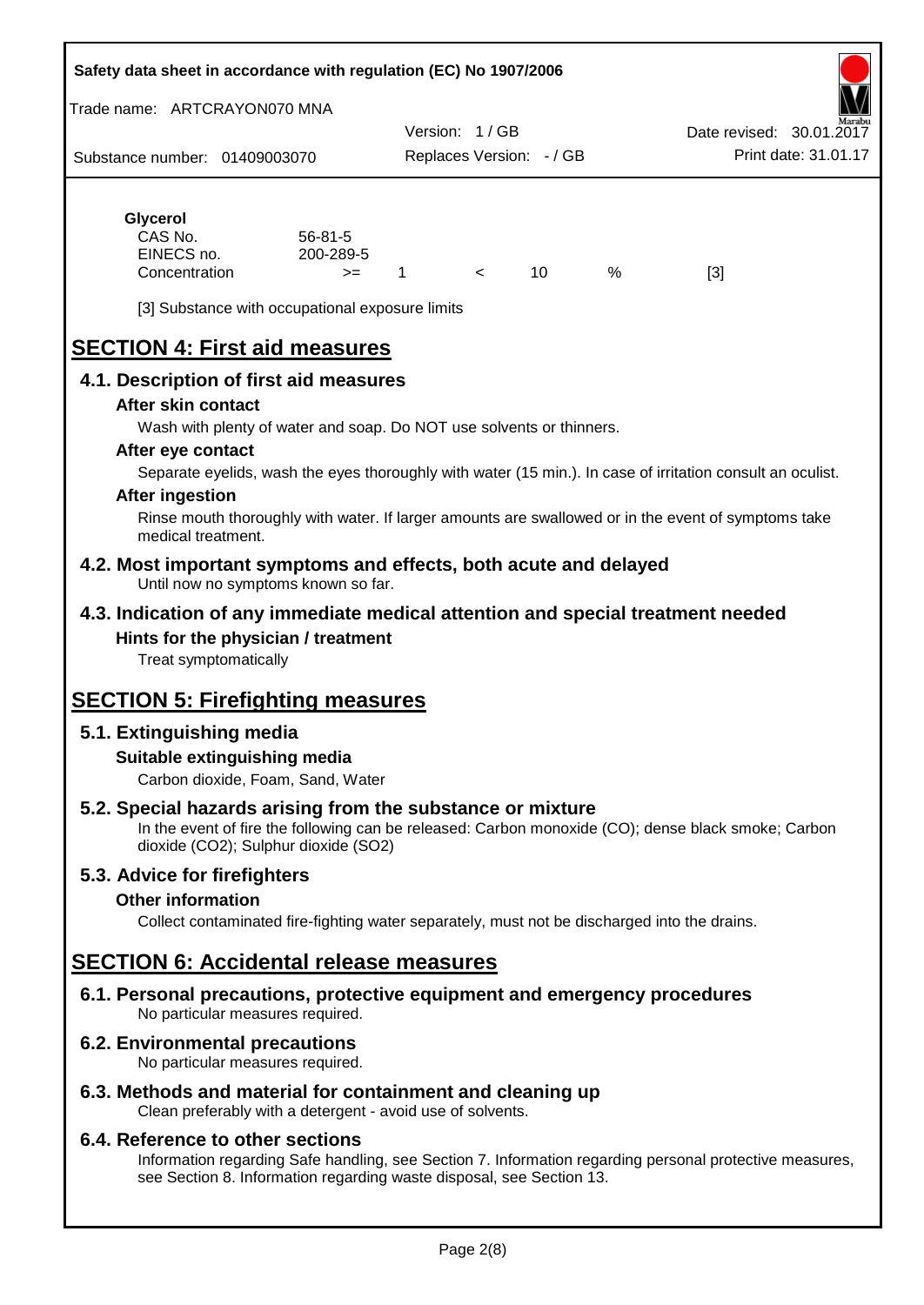| Safety data sheet in accordance with regulation (EC) No 1907/2006                                                                                                                                                                                                                                                            |                   |                          |                          |
|------------------------------------------------------------------------------------------------------------------------------------------------------------------------------------------------------------------------------------------------------------------------------------------------------------------------------|-------------------|--------------------------|--------------------------|
| Trade name: ARTCRAYON070 MNA                                                                                                                                                                                                                                                                                                 |                   |                          |                          |
|                                                                                                                                                                                                                                                                                                                              |                   | Version: 1/GB            | Date revised: 30.01.2017 |
| Substance number: 01409003070                                                                                                                                                                                                                                                                                                |                   | Replaces Version: - / GB | Print date: 31.01.17     |
| <b>SECTION 7: Handling and storage</b>                                                                                                                                                                                                                                                                                       |                   |                          |                          |
| 7.1. Precautions for safe handling                                                                                                                                                                                                                                                                                           |                   |                          |                          |
| Advice on safe handling<br>Avoid skin and eye contact. Smoking, eating and drinking shall be prohibited in application area.<br>Advice on protection against fire and explosion<br>No special measures required.<br>Classification of fires / temperature class / Ignition group / Dust explosion class<br>Temperature class | T <sub>2</sub>    |                          |                          |
| 7.2. Conditions for safe storage, including any incompatibilities                                                                                                                                                                                                                                                            |                   |                          |                          |
| Requirements for storage rooms and vessels<br>Store in frostfree conditions.                                                                                                                                                                                                                                                 |                   |                          |                          |
| Storage class according to TRGS 510                                                                                                                                                                                                                                                                                          |                   |                          |                          |
| Storage class according to<br><b>TRGS 510</b>                                                                                                                                                                                                                                                                                | 12                | Non-combustible liquids  |                          |
| 7.3. Specific end use(s)<br>Paint                                                                                                                                                                                                                                                                                            |                   |                          |                          |
| <u><b>SECTION 8: Exposure controls/personal protection</b></u>                                                                                                                                                                                                                                                               |                   |                          |                          |
| 8.1. Control parameters                                                                                                                                                                                                                                                                                                      |                   |                          |                          |
| <b>Exposure limit values</b>                                                                                                                                                                                                                                                                                                 |                   |                          |                          |
| Glycerol                                                                                                                                                                                                                                                                                                                     |                   |                          |                          |
| List                                                                                                                                                                                                                                                                                                                         | EH40              |                          |                          |
| Type<br>Value                                                                                                                                                                                                                                                                                                                | WEL<br>10         | mg/m <sup>3</sup>        |                          |
| <b>Status: 2011</b>                                                                                                                                                                                                                                                                                                          |                   |                          |                          |
| Propane-1,2-diol                                                                                                                                                                                                                                                                                                             |                   |                          |                          |
| List                                                                                                                                                                                                                                                                                                                         | EH40              |                          |                          |
| <b>Type</b><br>Value                                                                                                                                                                                                                                                                                                         | <b>OES</b><br>10  | mg/m <sup>3</sup>        |                          |
| <b>Status: 2011</b>                                                                                                                                                                                                                                                                                                          |                   |                          |                          |
| <b>Other information</b>                                                                                                                                                                                                                                                                                                     |                   |                          |                          |
| There are not known any further control parameters.                                                                                                                                                                                                                                                                          |                   |                          |                          |
| 8.2. Exposure controls                                                                                                                                                                                                                                                                                                       |                   |                          |                          |
| <b>Exposure controls</b>                                                                                                                                                                                                                                                                                                     |                   |                          |                          |
| Provide adequate ventilation.                                                                                                                                                                                                                                                                                                |                   |                          |                          |
|                                                                                                                                                                                                                                                                                                                              |                   |                          |                          |
| <b>SECTION 9: Physical and chemical properties</b>                                                                                                                                                                                                                                                                           |                   |                          |                          |
| 9.1. Information on basic physical and chemical properties                                                                                                                                                                                                                                                                   |                   |                          |                          |
| <b>Form</b>                                                                                                                                                                                                                                                                                                                  | liquid            |                          |                          |
| <b>Colour</b>                                                                                                                                                                                                                                                                                                                | coloured          |                          |                          |
| <b>Odour</b>                                                                                                                                                                                                                                                                                                                 | odourless         |                          |                          |
| <b>Odour threshold</b>                                                                                                                                                                                                                                                                                                       |                   |                          |                          |
| Remarks                                                                                                                                                                                                                                                                                                                      | No data available |                          |                          |
| <b>Melting point</b>                                                                                                                                                                                                                                                                                                         |                   |                          |                          |
| Remarks                                                                                                                                                                                                                                                                                                                      | not determined    |                          |                          |

 $\mathbf{r}$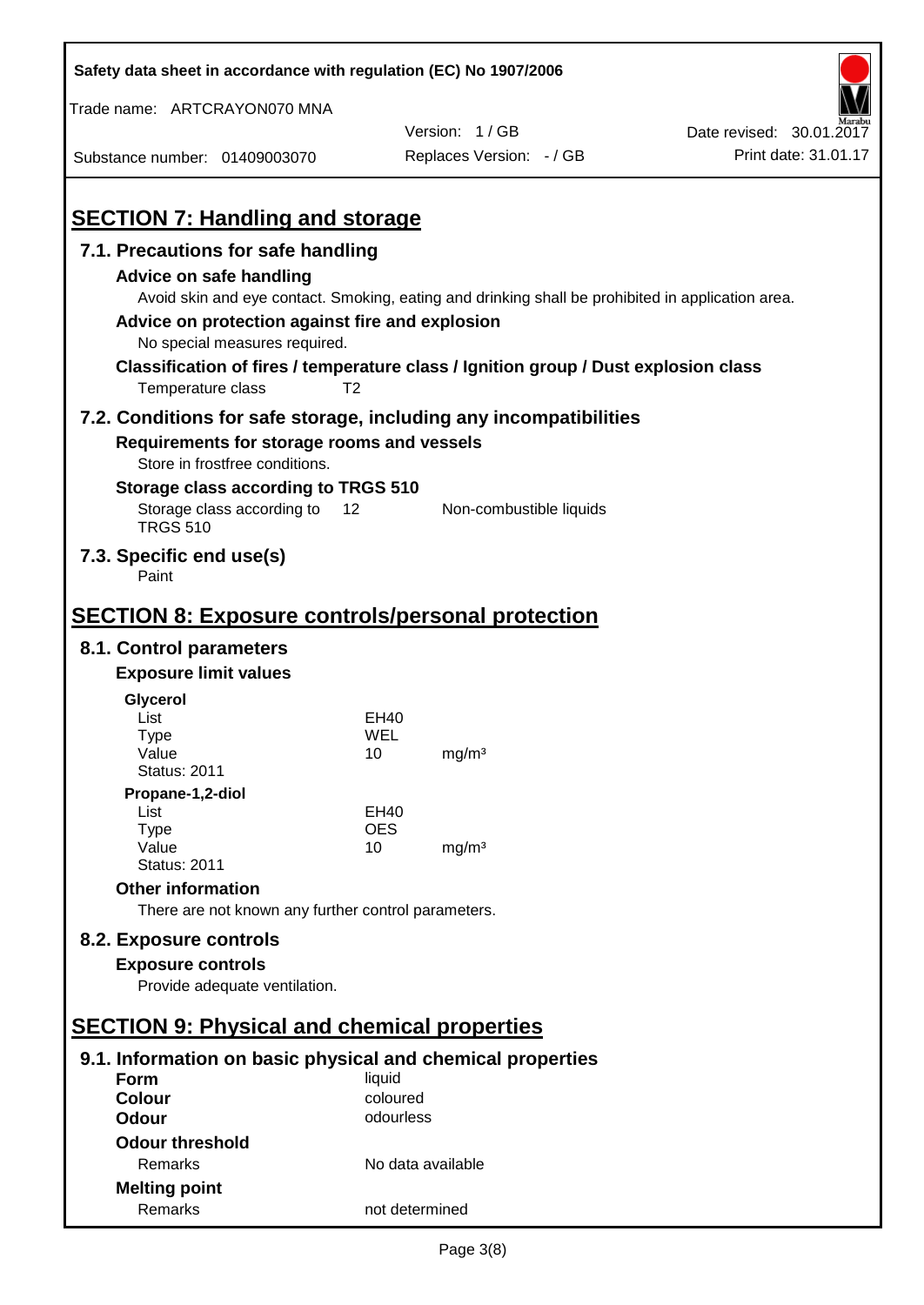| Safety data sheet in accordance with regulation (EC) No 1907/2006                                                                                                                           |                                                                                                        |                          |
|---------------------------------------------------------------------------------------------------------------------------------------------------------------------------------------------|--------------------------------------------------------------------------------------------------------|--------------------------|
| Trade name: ARTCRAYON070 MNA                                                                                                                                                                | Version: 1/GB                                                                                          | Date revised: 30.01.2017 |
| Substance number: 01409003070                                                                                                                                                               | Replaces Version: - / GB                                                                               | Print date: 31.01.17     |
| <b>Freezing point</b><br>Remarks<br>Initial boiling point and boiling range<br>Value<br>Pressure<br>Source<br><b>Flash point</b><br>Remarks<br>Evaporation rate (ether $= 1$ ) :<br>Remarks | not determined<br>100<br>appr.<br>1.013<br>hPa<br>Literature value<br>Not applicable<br>not determined | $^{\circ}C$              |
| <b>Flammability (solid, gas)</b><br>Not applicable<br>Upper/lower flammability or explosive limits                                                                                          |                                                                                                        |                          |
| Lower explosion limit<br>Upper explosion limit<br>Source                                                                                                                                    | 2,6<br>appr.<br>12,5<br>appr.<br>Literature value                                                      | %(V)<br>$%$ (V)          |
| Vapour pressure<br>Value<br>Temperature<br>Method                                                                                                                                           | 23<br>appr.<br>$^{\circ}C$<br>20<br>Value taken from the literature                                    | hPa                      |
| <b>Vapour density</b><br>Remarks<br><b>Density</b>                                                                                                                                          | not determined                                                                                         |                          |
| Remarks<br>Solubility in water<br>Remarks                                                                                                                                                   | not determined<br>miscible                                                                             |                          |
| <b>Ignition temperature</b><br>Value<br>Source                                                                                                                                              | 371<br>appr.<br>Literature value                                                                       | $^{\circ}C$              |
| <b>Viscosity</b><br>Remarks<br>Remarks                                                                                                                                                      | not determined                                                                                         |                          |
| 9.2. Other information<br><b>Other information</b><br>None known                                                                                                                            |                                                                                                        |                          |
| <b>SECTION 10: Stability and reactivity</b>                                                                                                                                                 |                                                                                                        |                          |
| 10.1. Reactivity<br>None                                                                                                                                                                    |                                                                                                        |                          |
| 10.2. Chemical stability<br>No hazardous reactions known.                                                                                                                                   |                                                                                                        |                          |
| 10.3. Possibility of hazardous reactions<br>No hazardous reactions known.                                                                                                                   |                                                                                                        |                          |
| 10.4. Conditions to avoid<br>No hazardous reactions known.                                                                                                                                  |                                                                                                        |                          |
| 10.5. Incompatible materials                                                                                                                                                                |                                                                                                        |                          |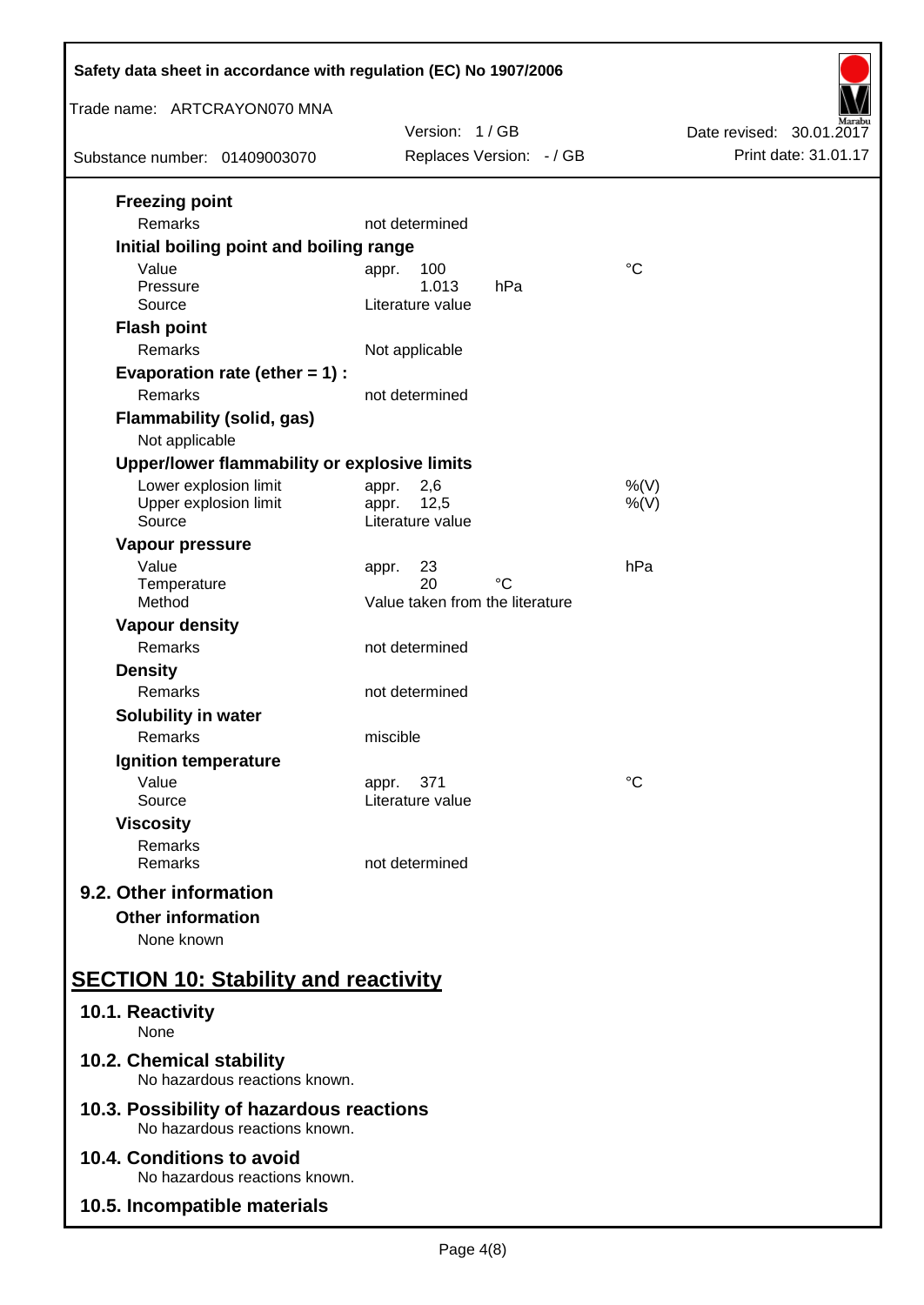| Safety data sheet in accordance with regulation (EC) No 1907/2006                              |                                                                                                    |                          |
|------------------------------------------------------------------------------------------------|----------------------------------------------------------------------------------------------------|--------------------------|
| Trade name: ARTCRAYON070 MNA                                                                   |                                                                                                    |                          |
|                                                                                                | Version: 1/GB                                                                                      | Date revised: 30.01.2017 |
| Substance number: 01409003070                                                                  | Replaces Version: - / GB                                                                           | Print date: 31.01.17     |
| None                                                                                           |                                                                                                    |                          |
| 10.6. Hazardous decomposition products<br>No hazardous decomposition products known.           |                                                                                                    |                          |
| <b>SECTION 11: Toxicological information</b>                                                   |                                                                                                    |                          |
| 11.1. Information on toxicological effects                                                     |                                                                                                    |                          |
| <b>Acute oral toxicity</b>                                                                     |                                                                                                    |                          |
| Remarks                                                                                        | Based on available data, the classification criteria are not met.                                  |                          |
| <b>Acute dermal toxicity</b>                                                                   |                                                                                                    |                          |
| Remarks                                                                                        | Based on available data, the classification criteria are not met.                                  |                          |
| <b>Acute inhalational toxicity</b>                                                             |                                                                                                    |                          |
| Remarks                                                                                        | Based on available data, the classification criteria are not met.                                  |                          |
| <b>Skin corrosion/irritation</b>                                                               |                                                                                                    |                          |
| <b>Remarks</b>                                                                                 | Based on available data, the classification criteria are not met.                                  |                          |
| Serious eye damage/irritation                                                                  |                                                                                                    |                          |
| Remarks                                                                                        | Based on available data, the classification criteria are not met.                                  |                          |
| <b>Sensitization</b>                                                                           |                                                                                                    |                          |
| Remarks                                                                                        | Based on available data, the classification criteria are not met.                                  |                          |
| <b>Mutagenicity</b>                                                                            |                                                                                                    |                          |
| Remarks                                                                                        | Based on available data, the classification criteria are not met.                                  |                          |
| <b>Reproductive toxicity</b><br>Remarks                                                        | Based on available data, the classification criteria are not met.                                  |                          |
|                                                                                                |                                                                                                    |                          |
| Carcinogenicity<br>Remarks                                                                     | Based on available data, the classification criteria are not met.                                  |                          |
| <b>Specific Target Organ Toxicity (STOT)</b>                                                   |                                                                                                    |                          |
|                                                                                                |                                                                                                    |                          |
| <b>Single exposure</b><br>Remarks                                                              | Based on available data, the classification criteria are not met.                                  |                          |
| <b>Repeated exposure</b><br>Remarks                                                            | Based on available data, the classification criteria are not met.                                  |                          |
| <b>Aspiration hazard</b>                                                                       |                                                                                                    |                          |
|                                                                                                | Based on available data, the classification criteria are not met.                                  |                          |
| <b>Experience in practice</b>                                                                  |                                                                                                    |                          |
| risk to health can be expected.                                                                | Provided all the recommended protective and safety precautions are taken, experience shows that no |                          |
| <b>Other information</b>                                                                       |                                                                                                    |                          |
| There are no data available on the mixture itself.<br>Directive 1999/45/EC and not classified. | The mixture has been assessed following the conventional method of the Dangerous Preparations      |                          |
| <b>SECTION 12: Ecological information</b>                                                      |                                                                                                    |                          |
| 12.1. Toxicity                                                                                 |                                                                                                    |                          |
| <b>General information</b>                                                                     |                                                                                                    |                          |

There are no data available on the mixture itself.Do not allow to enter drains or water courses.The mixture has been assessed following the summation method of the CLP Regulation (EC) No 1272/2008 and is not classified as dangerous for the environment.

# **12.2. Persistence and degradability**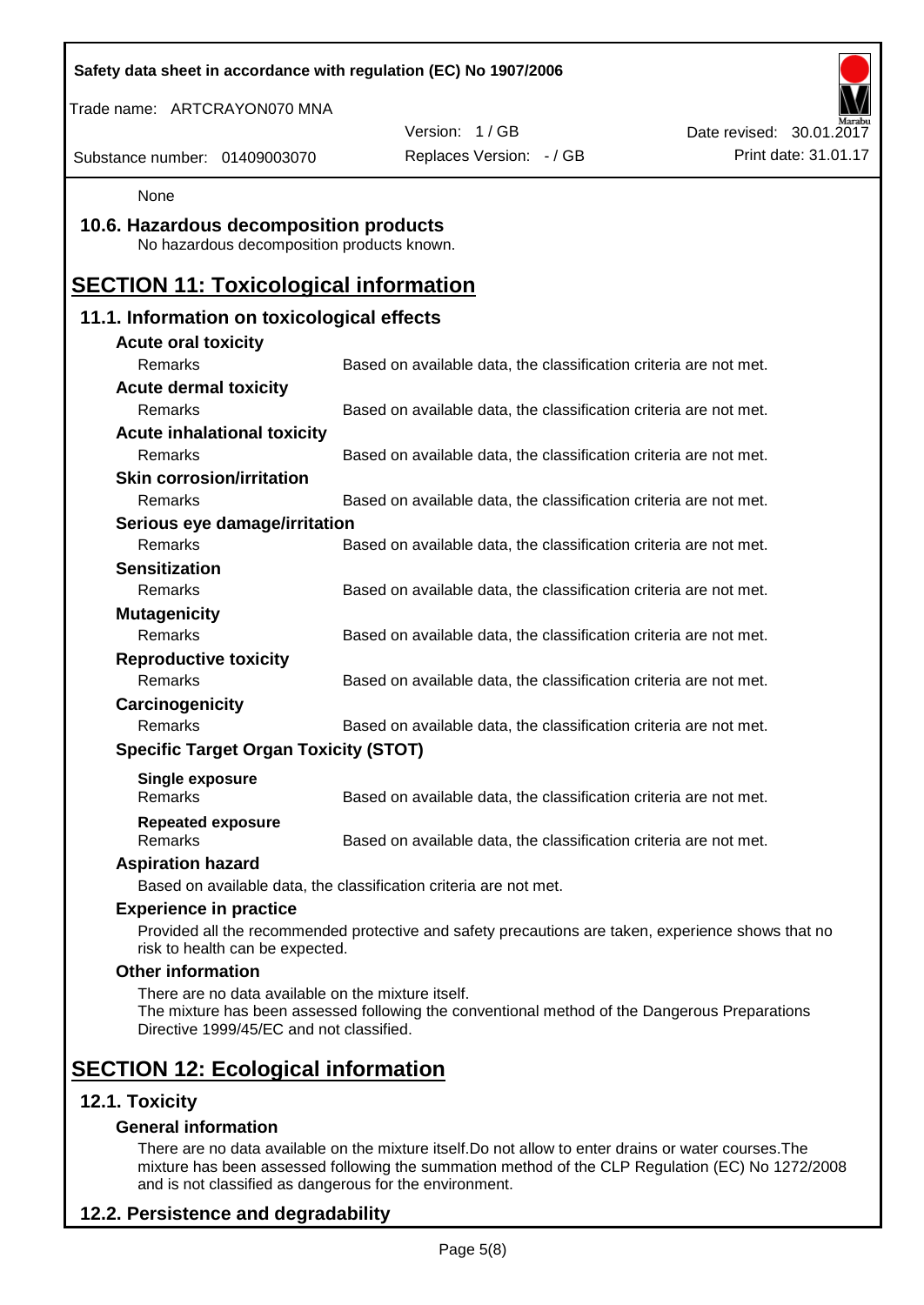| Safety data sheet in accordance with regulation (EC) No 1907/2006                |                                                                                                       |                          |
|----------------------------------------------------------------------------------|-------------------------------------------------------------------------------------------------------|--------------------------|
| Trade name: ARTCRAYON070 MNA                                                     |                                                                                                       |                          |
|                                                                                  | Version: 1/GB                                                                                         | Date revised: 30.01.2017 |
| Substance number: 01409003070                                                    | Replaces Version: - / GB                                                                              | Print date: 31.01.17     |
| <b>General information</b>                                                       |                                                                                                       |                          |
| There are no data available on the mixture itself.                               |                                                                                                       |                          |
| 12.3. Bioaccumulative potential                                                  |                                                                                                       |                          |
| <b>General information</b><br>There are no data available on the mixture itself. |                                                                                                       |                          |
| 12.4. Mobility in soil                                                           |                                                                                                       |                          |
| <b>General information</b>                                                       |                                                                                                       |                          |
| There are no data available on the mixture itself.                               |                                                                                                       |                          |
| 12.5. Results of PBT and vPvB assessment                                         |                                                                                                       |                          |
| <b>General information</b>                                                       |                                                                                                       |                          |
| There are no data available on the mixture itself.                               |                                                                                                       |                          |
| 12.6. Other adverse effects                                                      |                                                                                                       |                          |
| <b>General information</b><br>There are no data available on the mixture itself. |                                                                                                       |                          |
|                                                                                  |                                                                                                       |                          |
| <b>SECTION 13: Disposal considerations</b>                                       |                                                                                                       |                          |
| 13.1. Waste treatment methods                                                    |                                                                                                       |                          |
| Disposal recommendations for the product                                         | The product can be placed with other household refuse. Small residues in containers can be washed-out |                          |
| with water and put into the drainage system.                                     |                                                                                                       |                          |
| Disposal recommendations for packaging                                           | Packaging that cannot be cleaned should be disposed off as product waste.                             |                          |
| Completely emptied packagings can be given for recycling.                        |                                                                                                       |                          |
| <b>SECTION 14: Transport information</b>                                         |                                                                                                       |                          |
| <b>Land transport ADR/RID</b>                                                    |                                                                                                       |                          |
| Non-dangerous goods<br>14.1. UN number                                           |                                                                                                       |                          |
| UN-<br>14.2. UN proper shipping name                                             |                                                                                                       |                          |
|                                                                                  |                                                                                                       |                          |
| 14.3. Transport hazard class(es)<br>Class                                        |                                                                                                       |                          |
| Label<br>14.4. Packing group                                                     |                                                                                                       |                          |
| Packing group                                                                    |                                                                                                       |                          |
| Transport category<br>14.5. Environmental hazards                                | 0                                                                                                     |                          |
|                                                                                  |                                                                                                       |                          |
| <b>Marine transport IMDG/GGVSee</b>                                              |                                                                                                       |                          |
| 14.1. UN number                                                                  | The product does not constitute a hazardous substance in sea transport.                               |                          |
| UN-                                                                              |                                                                                                       |                          |
| 14.2. UN proper shipping name                                                    |                                                                                                       |                          |
| 14.3. Transport hazard class(es)<br>Class                                        |                                                                                                       |                          |
| Subsidiary risk                                                                  |                                                                                                       |                          |
|                                                                                  |                                                                                                       |                          |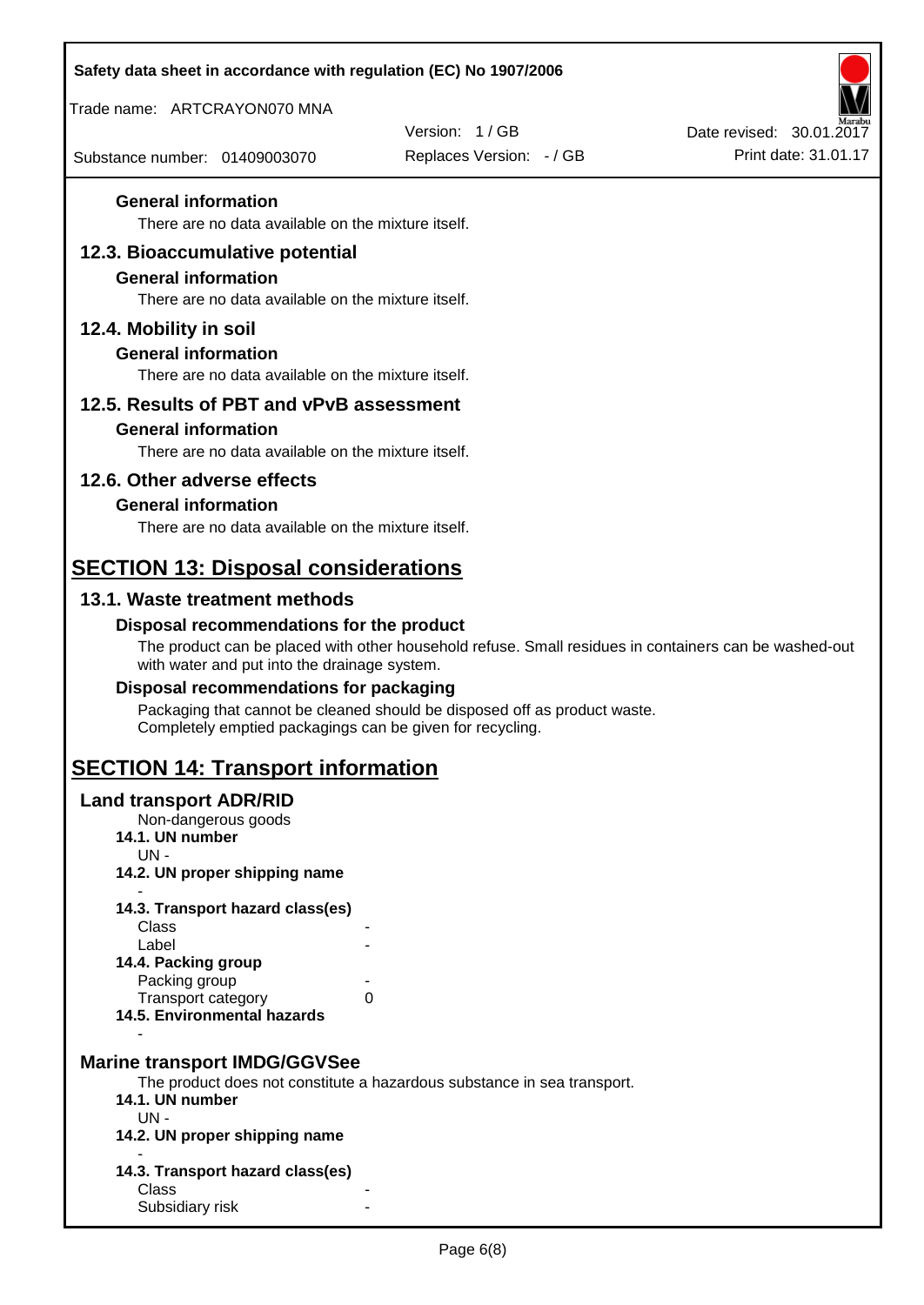| Safety data sheet in accordance with regulation (EC) No 1907/2006 |                                                                                                                                                                                |      |                                                                             |                                                                                                       |
|-------------------------------------------------------------------|--------------------------------------------------------------------------------------------------------------------------------------------------------------------------------|------|-----------------------------------------------------------------------------|-------------------------------------------------------------------------------------------------------|
| Trade name: ARTCRAYON070 MNA                                      |                                                                                                                                                                                |      |                                                                             |                                                                                                       |
|                                                                   |                                                                                                                                                                                |      | Version: 1/GB                                                               | Date revised: 30.01.2017                                                                              |
| Substance number: 01409003070                                     |                                                                                                                                                                                |      | Replaces Version: - / GB                                                    | Print date: 31.01.17                                                                                  |
| 14.4. Packing group                                               |                                                                                                                                                                                |      |                                                                             |                                                                                                       |
| Packing group                                                     | 14.5. Environmental hazards                                                                                                                                                    |      |                                                                             |                                                                                                       |
| no                                                                |                                                                                                                                                                                |      |                                                                             |                                                                                                       |
| Air transport ICAO/IATA                                           |                                                                                                                                                                                |      |                                                                             |                                                                                                       |
| 14.1. UN number<br>$UN -$                                         |                                                                                                                                                                                |      | The product does not constitute a hazardous substance in air transport.     |                                                                                                       |
|                                                                   | 14.2. UN proper shipping name                                                                                                                                                  |      |                                                                             |                                                                                                       |
|                                                                   | 14.3. Transport hazard class(es)                                                                                                                                               |      |                                                                             |                                                                                                       |
| Class<br>Subsidiary risk                                          |                                                                                                                                                                                |      |                                                                             |                                                                                                       |
| 14.4. Packing group                                               |                                                                                                                                                                                |      |                                                                             |                                                                                                       |
| Packing group                                                     |                                                                                                                                                                                |      |                                                                             |                                                                                                       |
|                                                                   | 14.5. Environmental hazards                                                                                                                                                    |      |                                                                             |                                                                                                       |
| Information for all modes of transport                            | 14.6. Special precautions for user<br>Transport within the user's premises:<br>Always transport in closed containers that are upright and secure.                              |      |                                                                             | Ensure that persons transporting the product know what to do in the event of an accident or spillage. |
| <b>Other information</b><br>no                                    |                                                                                                                                                                                |      | 14.7. Transport in bulk according to Annex II of Marpol and the IBC Code    |                                                                                                       |
| <b>SECTION 15: Regulatory information</b>                         |                                                                                                                                                                                |      |                                                                             |                                                                                                       |
| or mixture                                                        |                                                                                                                                                                                |      |                                                                             | 15.1. Safety, health and environmental regulations/legislation specific for the substance             |
| <b>VOC</b>                                                        |                                                                                                                                                                                |      |                                                                             |                                                                                                       |
| VOC (EU)                                                          |                                                                                                                                                                                | 13,5 | %                                                                           |                                                                                                       |
| <b>Other information</b>                                          |                                                                                                                                                                                |      |                                                                             |                                                                                                       |
|                                                                   |                                                                                                                                                                                |      | The product does not contain substances of very high concern (SVHC).        |                                                                                                       |
| <b>Other information</b>                                          |                                                                                                                                                                                |      |                                                                             |                                                                                                       |
|                                                                   | All components are contained in the TSCA inventory or exempted.<br>All components are contained in the AICS inventory.<br>All components are contained in the PICCS inventory. |      |                                                                             |                                                                                                       |
|                                                                   | All components are contained in the DSL inventory.<br>All components are contained in the IECSC inventory.<br>All components are contained in the NZIOC inventory.             |      |                                                                             |                                                                                                       |
|                                                                   | All components are contained in the ENCS inventory.<br>All components are contained in the ECL inventory.                                                                      |      |                                                                             |                                                                                                       |
| 15.2. Chemical safety assessment                                  |                                                                                                                                                                                |      |                                                                             |                                                                                                       |
|                                                                   |                                                                                                                                                                                |      | For this preparation a chemical safety assessment has not been carried out. |                                                                                                       |
|                                                                   |                                                                                                                                                                                |      |                                                                             |                                                                                                       |
| <b>SECTION 16: Other information</b>                              | <b>Supplemental information</b>                                                                                                                                                |      |                                                                             |                                                                                                       |

Page 7(8)

The information in this Safety Data Sheet is based on the present state of knowledge and current